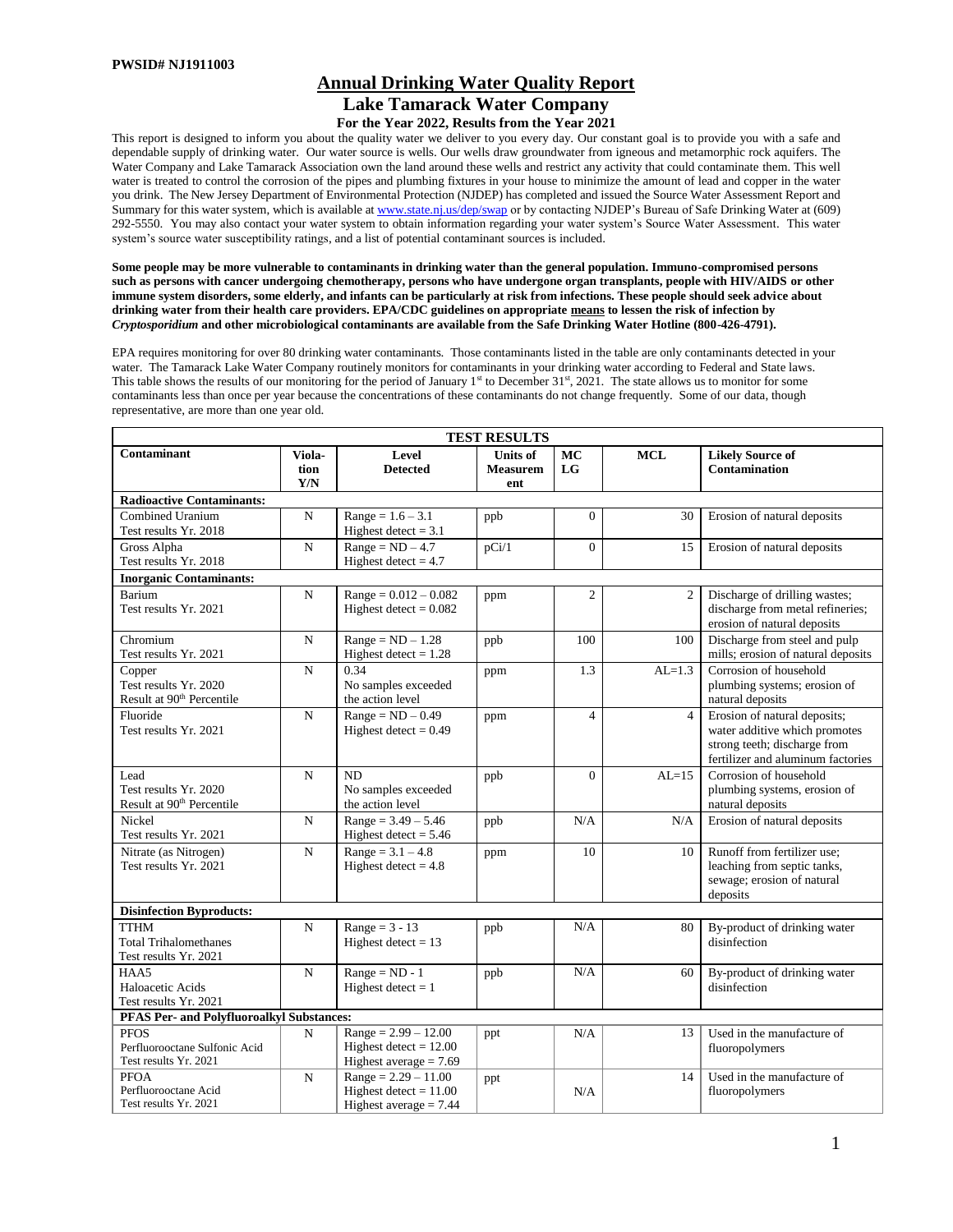| <b>Regulated Disinfectants</b> | <b>Level Detected</b>   | <b>MRDL</b> | <b>MRDLG</b> |
|--------------------------------|-------------------------|-------------|--------------|
| Chlorine                       | $Range = 0.3 - 1.2$ ppm | $4.0$ ppm   | $4.0$ ppm    |
| Test results Yr. 2021          | Average $= 0.6$ ppm     |             |              |

 **Chlorine:** Water additive used to control microbes.

| <b>Secondary Contaminant</b> | <b>Level Detected</b> | <b>Units of Measurement</b> | <b>RUL</b> |  |  |
|------------------------------|-----------------------|-----------------------------|------------|--|--|
| Sodium                       | $Range = 59 - 120$    | ppm                         | 50         |  |  |
| Test results Yr. 2021        |                       |                             |            |  |  |

**We exceeded the Recommended Upper Limit (RUL) for Sodium. For healthy individuals the sodium intake from water is not important, because a much greater of sodium takes place from salt in the diet. However, sodium levels above the Recommended Upper Limit (RUL) may be of concern to individuals on a sodium restricted diet.**

**If you are a landlord, you must distribute this Drinking Water Quality Report to every tenant as soon as practicable, but no later than three business days after receipt. Delivery must be done by hand, mail, or email, and by posting the information in a prominent location at the entrance of each rental premises, pursuant to section #3 of NJ P.L. 2021, c.82 (C.58:12A-12.4 et seq.).**

If you have any questions about this report or concerning your water utility, our Water Board meets on the third Wednesday of each month at 7:00 p.m. in the Lake Tamarack Association office. We want our valued customers to be informed about their water utility. If you have any questions about this report, or concerning the utility, please feel free to call Judy at the Lake office.

The sources of drinking water (both tap water and bottled water) include rivers, lakes, streams, ponds reservoirs, springs, and wells. As water travels over the surface of the land or through the ground, it dissolves naturally occurring minerals and, in some cases, radioactive material, and can pick up substances resulting from the presence of animals or from human activity.

Contaminants that may be present in source water include:

- Microbial contaminants, such as viruses and bacteria, which may come from sewage treatment plants, septic systems, agricultural livestock operations, and wildlife.
- Inorganic contaminants, such as salts and metals, which can be naturally-occurring or result from urban storm water runoff, industrial or domestic wastewater discharges, oil and gas projection, mining, or farming.
- Pesticides and herbicides, which may come from a variety of sources such as agriculture, urban storm water runoff, and residential uses.
- Organic chemical contaminants, including synthetic and volatile organic chemicals, which are byproducts of industrial
- processes and petroleum production, and can, also come from gas stations, urban storm water runoff, and septic systems.
- Radioactive contaminants which can be naturally occurring or be the result of oil and gas production and mining activities.

In order to ensure that tap water is safe to drink, EPA prescribes regulations which limit the amount of certain contaminants in water provided by public water systems. Food and Drug Administration regulations establish limits for contaminants in bottled water, which must provide the same protection for public health.

Drinking water, including bottled water, may reasonably be expected to contain at least small amounts of some contaminants. The presence of contaminants does not necessarily indicate that the water poses a health risk. More information about contaminants and potential health effects can be obtained by calling the Environmental Protection Agency's Safe Drinking Water Hotline at 1-800-426-4791.

#### **DEFINITIONS**

In the "Test Results" table you may find some terms and abbreviations you might not be familiar with. To help you better understand these terms we've provided the following definitions:

Non-Detects (ND) - laboratory analysis indicates that the constituent is not present.

Parts per million (ppm) or Milligrams per liter (mg/l) - one part per million corresponds to one minute in two years or a single penny in \$10,000. Parts per billion (ppb) or Micrograms per liter - one part per billion corresponds to one minute in 2,000 years, or a single penny in \$10,000,000. Parts per trillion (ppt) or nanogram per liter - one part per trillion corresponds to one minute in 20,000 years, or a single penny in \$100,000,000. Picocuries per liter (pCi/L) - picocuries per liter is a measure of the radioactivity in water.

Action Level - the concentration of a contaminant which, if exceeded, triggers treatment or other requirements which a water system must follow. Maximum Contaminant Level - The "Maximum Allowed" (MCL) is the highest level of a contaminant that is allowed in drinking water. MCLs are set as close to the MCLGs as feasible using the best available treatment technology.

Maximum Contaminant Level Goal -The "Goal"(MCLG) is the level of a contaminant in drinking water below which there is no known or expected risk to health. MCLGs allow for a margin of safety.

Maximum Residual Disinfectant Level (MRDL) - The highest level of a disinfectant allowed in drinking water. There is convincing evidence that addition of a disinfectant is necessary for control of microbial contaminants.

Maximum Residual Disinfectant Level Goal (MRDLG) - The level of a drinking water disinfectant, below which there is no known or expected risk to health. MRDLGs do not reflect the benefits of the use of disinfectants to control microbial contamination

Secondary Contaminant- Substances that do not have an impact on health. Secondary Contaminants affect aesthetic qualities such as odor, taste or appearance. Secondary standards are recommendations, not mandates.

Recommended Upper Limit (RUL) – Recommended maximum concentration of secondary contaminants. These reflect aesthetic qualities such as odor, taste or appearance. RUL's are recommendations, not mandates.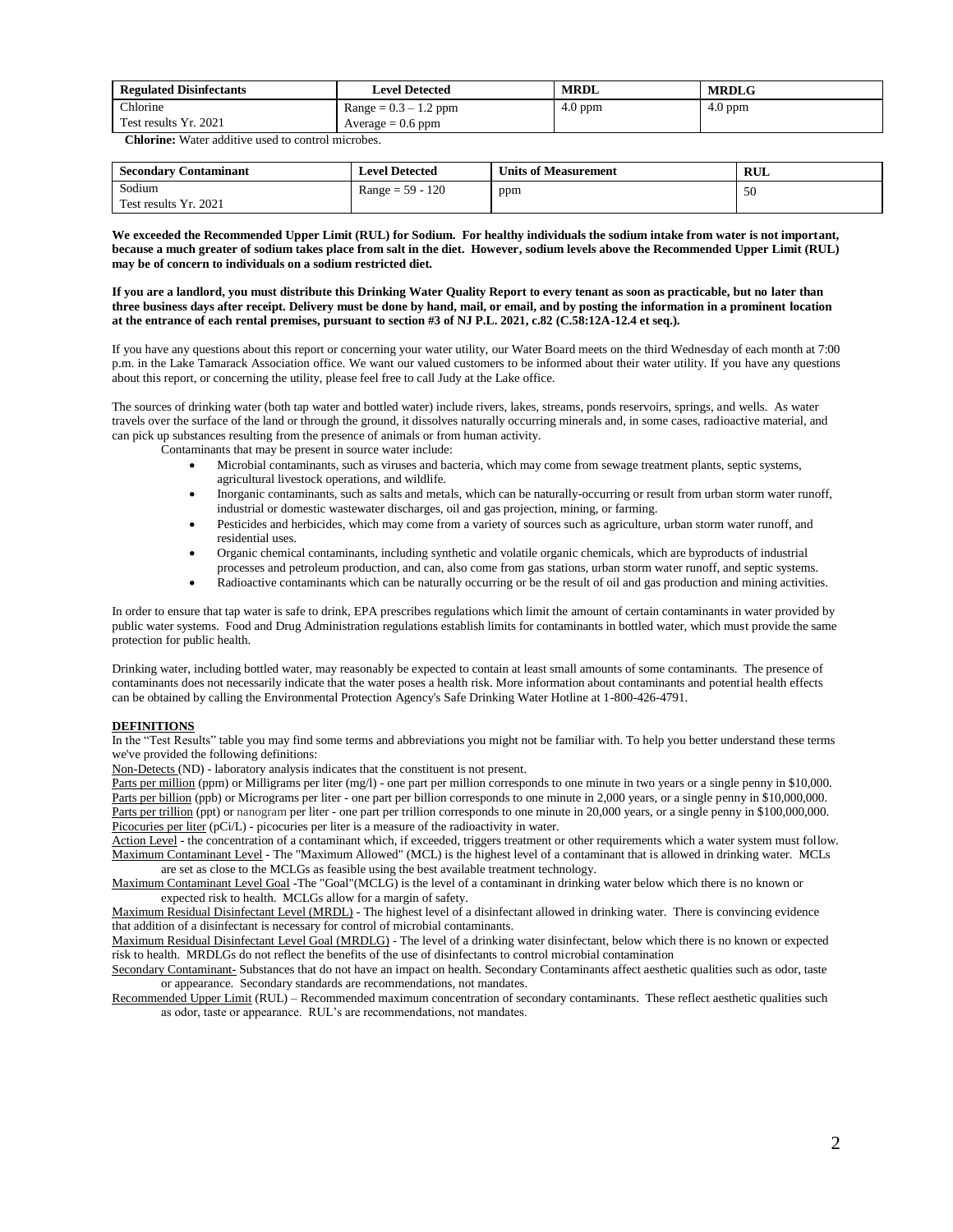# **Sources of Lead in Drinking Water**

The Lake Tamarack Water Company is responsible for providing high quality drinking water but cannot control the variety of materials used in plumbing components. Although most lead exposure occurs from inhaling dust or from contaminated soil, or when children eat paint chips, the U.S. Environmental Protection Agency (USEPA) estimates that 10 to 20 percent of human exposure to lead may come from lead in drinking water. Infants who consume mostly mixed formula can receive 40 percent to 60 percent of their exposure to lead from drinking water. Lead is rarely found in the source of your drinking water but enters tap water through corrosion, or wearing away, of materials containing lead in the water distribution system and household plumbing materials. These materials include lead-based solder used to join copper pipes, brass, and chrome-brass faucets, and in some cases, service lines made of or lined with lead. New brass faucets, fittings, and valves, including those advertised as "lead-free", may still contain a small percentage of lead, and contribute lead to drinking water. The law currently allows end-use brass fixtures, such as faucets, with up to 0.25 percent lead to be labeled as "lead free". However, prior to January 4, 2014, "lead free" allowed up to 8 percent lead content of the wetted surfaces of plumbing products including those labeled National Sanitation Foundation (NSF) certified. Visit the NSF website at www.nsf.org to learn more about lead-containing plumbing fixtures. Consumers should be aware of this when choosing fixtures and take appropriate precautions. When water stands in lead service lines, lead pipes, or plumbing systems containing lead for several hours or more, the lead may dissolve into your drinking water. This means the first water drawn from the tap in the morning, or later in the afternoon if the water has not been used all day, can contain fairly high levels of lead. Please call the Lake Office to find out how to get your water tested for lead. Testing is essential because you cannot see, taste, or smell lead in drinking water**.**

#### **Health Effects of Lead**

Lead can cause serious health problems if too much enters your body from drinking water or other sources. It can cause damage to the brain and kidneys and can interfere with the production of red blood cells that carry oxygen to all parts of your body. The greatest risk of lead exposure is to infants, young children, and pregnant women. Scientists have linked the effects of lead on the brain with lowered IQ in children. Adults with kidney problems and high blood pressure can be affected by low levels of lead more than healthy adults. Lead is stored in the bones, and it can be released later in life. During pregnancy, the child receives lead from the mother's bones, which may affect brain development. Contact your local health department or healthcare provider to find out how you can get your child tested for lead if you are concerned about lead exposure. You can find out more about how to get your child tested and how to pay for it at https://www.state.nj.us/health/childhoodlead/testing.shtml.

# **In July 2021, P.L.2021, Ch.183 (Law) was enacted, requiring all community water systems to replace lead service lines in their service area within 10 years. Under the law, the Lake Tamarack Water Company is required to notify its residents if they are served by a lead service line\*. Our service line inventory is available upon request.**

The Safe Drinking Water Act regulations allow monitoring waivers to reduce or eliminate the monitoring requirements for asbestos, volatile organic chemicals and synthetic organic chemicals. Our system received a monitoring waiver for synthetic organic chemicals.

# **Special considerations regarding children, pregnant women, nursing mothers, and others:**

Children may receive a slightly higher amount of a contaminant present in the water than do adults, on a body weight basis, because they may drink a greater amount of water per pound of body weight than do adults. For this reason, reproductive or developmental effects are used for calculating a drinking water standard if these effects occur at lower levels than other health effects of concern. If there is insufficient toxicity information for a chemical (for example, lack of data on reproductive or developmental effects), an extra uncertainty factor may be incorporated into the calculation of the drinking water standard, thus making the standard more stringent, to account for additional uncertainties regarding these effects. In the cases of lead and nitrate, effects on infants and children are the health endpoints upon which the standards are based.

#### **Special Notice:**

All water systems must provide a notice of the individual tap results from Lead Tap Monitoring to the persons served by the water system at the specific sampling site from which the sample was taken. This notice must be provided no later than 30 days after learning of the tap monitoring results. We were late with these notices.

# **Lake Tamarack Water Company- PWSID # NJ1911003**

Lake Tamarack Water Company is a public community water system consisting of 3 active wells.

This system's source water comes from the following aquifer: igneous and metamorphic rocks

#### **Susceptibility Ratings for Lake Tamarack Water Company Sources**

The table below illustrates the susceptibility ratings for the seven contaminant categories (and radon) for each source in the system. The table provides the number of wells and intakes that rated high (H), medium (M), or low (L) for each contaminant category. For susceptibility ratings of purchased water, refer to the specific water system's source water assessment report.

The seven contaminant categories are defined at the bottom of this page. DEP considered all surface water highly susceptible to pathogens, therefore all intakes received a high rating for the pathogen category. For the purpose of Source Water Assessment Program, radionuclides are more of a concern for ground water than surface water. As a result, surface water intakes' susceptibility to radionuclides was not determined and they all received a low rating.

**If a system is rated highly susceptible for a contaminant category, it does not mean a customer is or will be consuming contaminated drinking water.** The rating reflects the potential for contamination of source water, not the existence of contamination. Public water systems are required to monitor for regulated contaminants and to install treatment if any contaminants are detected at frequencies and concentrations above allowable levels. As a result of the assessments, DEP may customize (change existing) monitoring schedules based on the susceptibility ratings.